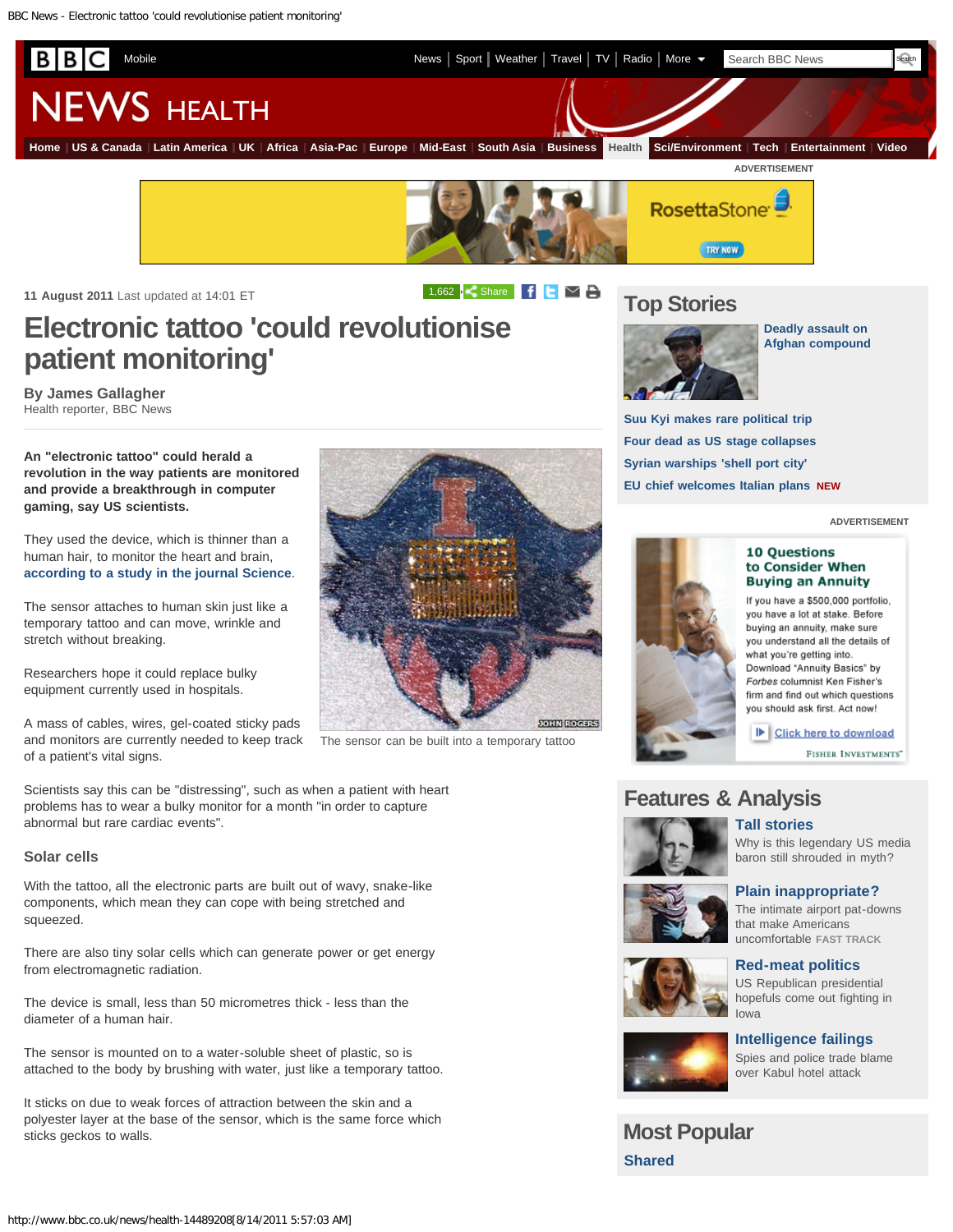BBC News - Electronic tattoo 'could revolutionise patient monitoring'

In the study, the tattoo was used to measure electrical activity in the leg, heart and brain. It found that the "measurements agree remarkably well" with those taken by traditional methods.

Researchers believe the technology could be used to replace traditional wires and cables.

Smaller, less invasive, sensors could be especially useful for monitoring premature babies or for studying patients with sleep apnoea without them wearing wires through the night, researchers say.



The sensor moves with the skin

Prof Todd Coleman, from the University of Illinois, said: "If we want to understand brain function in a natural environment, that's completely incompatible with studies in a laboratory.

"The best way to do this is to record neural signals in natural settings, with devices that are invisible to the user."

The device was worn for up to 24 hours without loss of function or skin irritation.

However, there are problems with longer-term use, as the skin constantly produces new cells, while those at the surface die and are brushed off, meaning a new sensor would need to be attached at least every fortnight.

#### **'Electronic skin'**

When the tattoo was attached to the throat, it was able to detect differences in words such as up, down, left, right, go and stop.

The researchers managed to use this to control a simple computer game.

John Rogers, professor in material science and engineering at the University of Illinois, said: "Our goal was to develop an electronic technology that could integrate with the skin in a way that is invisible to the user.

"It's a technology that blurs the distinction between electronics and biology."

Prof Zhenqiang Ma, an electrical and computer engineer at the University of Wisconsin, argued that the technology could overcome issues with bulky sensors.

"An electronic skin will help solve these problems and allow monitoring to be simpler, more reliable and uninterrupted.

"It has proved to be viable and low-cost in this demonstration which will greatly facilitate the practical clinical use of the electronic skin."

## **More on This Story**

**Related Internet links**

#### **[Science](http://www.sciencemag.org/)**

**[University of Wisconsin-Madison](http://www.wisc.edu/)**

**[University of Illinois at Urbana-](http://illinois.edu/)[Champaign](http://illinois.edu/)**

The BBC is not responsible for the content of external Internet sites

# **Share this page**



| Riots: 'The whites have become black'                            | 1  |
|------------------------------------------------------------------|----|
| <b>Bollywood star Shammi Kapoor dies</b>                         | 2  |
| <b>Hypersonic test aircraft 'lost'</b>                           | 3  |
| Bert and Ernie 'will not marry'                                  | 4  |
| UK riots: Before-and-after images of the<br>devastation          | 5  |
| Read                                                             |    |
| Lone Ranger filming 'shut down'                                  | 1  |
| Afghan governor's office attacked                                | 2  |
| Three dead in US stage collapse                                  | 3  |
| <b>Bollywood star Shammi Kapoor dies</b>                         | 4  |
| Bachmann wins US lowa straw poll                                 | 5  |
| Police hit out at 'supercop' plan                                | 6  |
| 'Deadly assault' on Syrian port                                  | 7  |
| UK riots: Before-and-after images of the<br>devastation          | 8  |
| lowa straw poll serves up red-meat<br><b>Republican politics</b> | 9  |
| Aung San Suu Kyi leaves capital                                  | 10 |
| <b>Video/Audio</b>                                               |    |
| Video shows US Indiana stage collapse                            | 1  |
| Police raid riot suspect's home                                  | 2  |
| Riots: 'The whites have become black'                            | 3  |
| $\blacktriangleright$ It's not a helicopter, it's a rotorcraft   | 4  |
| <b>D</b> Clegg, Miliband and Cameron on riots                    | 5  |
| Actress Tautou on English men                                    | 6  |
| S Korean 'blind archer' in olympic bid                           |    |
| $\blacktriangleright$ Eurocopter debuts X3 rotorcraft            | B  |
| <b>E</b> PM criticised over hiring US 'supercop'                 |    |
| Pickles: 'Looters should be evicted'                             |    |

**Elsewhere on the BBC**